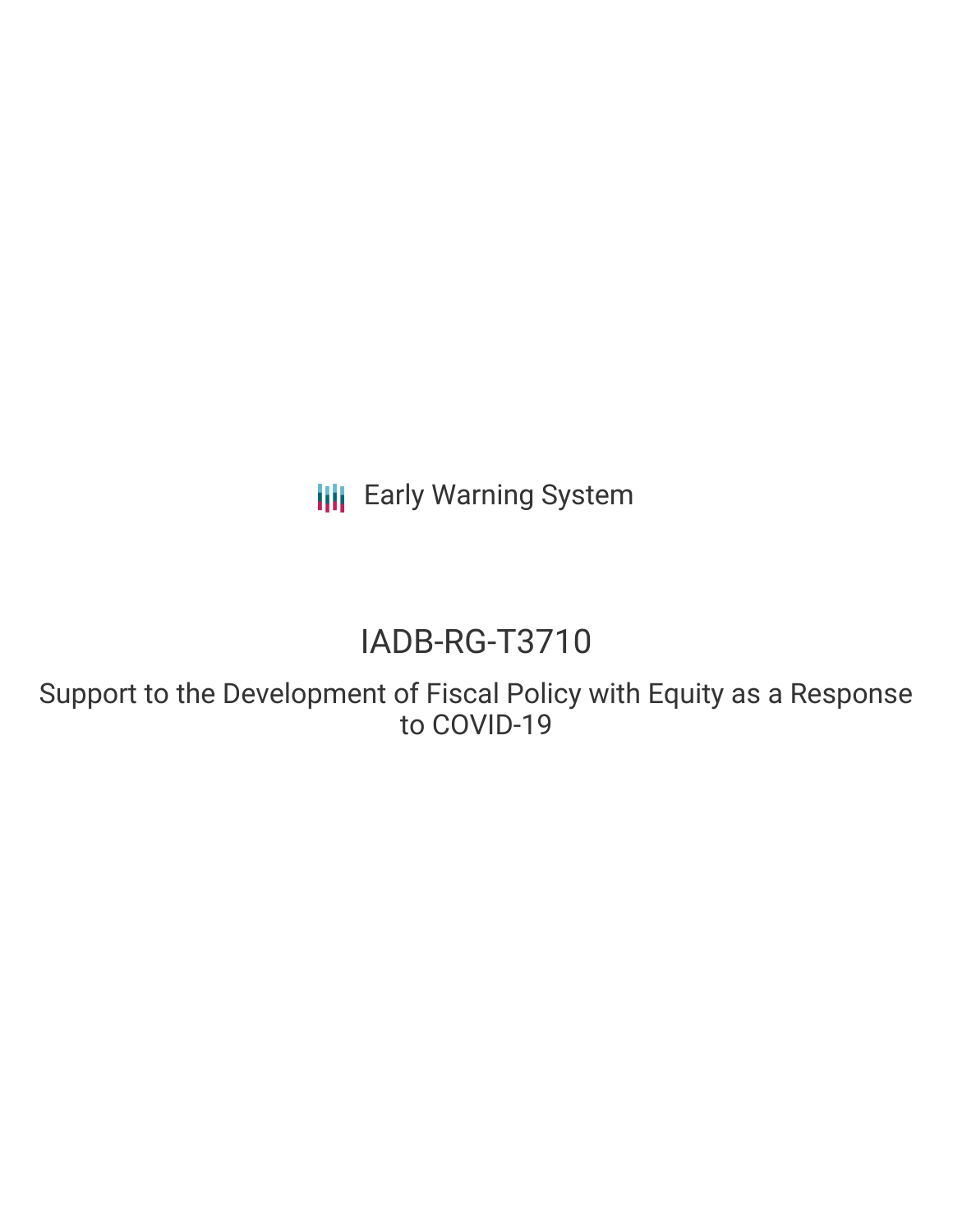

### **Quick Facts**

| <b>Financial Institutions</b>  | Inter-American Development Bank (IADB)               |
|--------------------------------|------------------------------------------------------|
| <b>Status</b>                  | Approved                                             |
| <b>Bank Risk Rating</b>        |                                                      |
| <b>Voting Date</b>             | 2020-07-20                                           |
| <b>Sectors</b>                 | Education and Health, Finance, Technical Cooperation |
| <b>Investment Type(s)</b>      | Grant                                                |
| <b>Investment Amount (USD)</b> | $$0.10$ million                                      |
| <b>Grant Amount (USD)</b>      | $$0.10$ million                                      |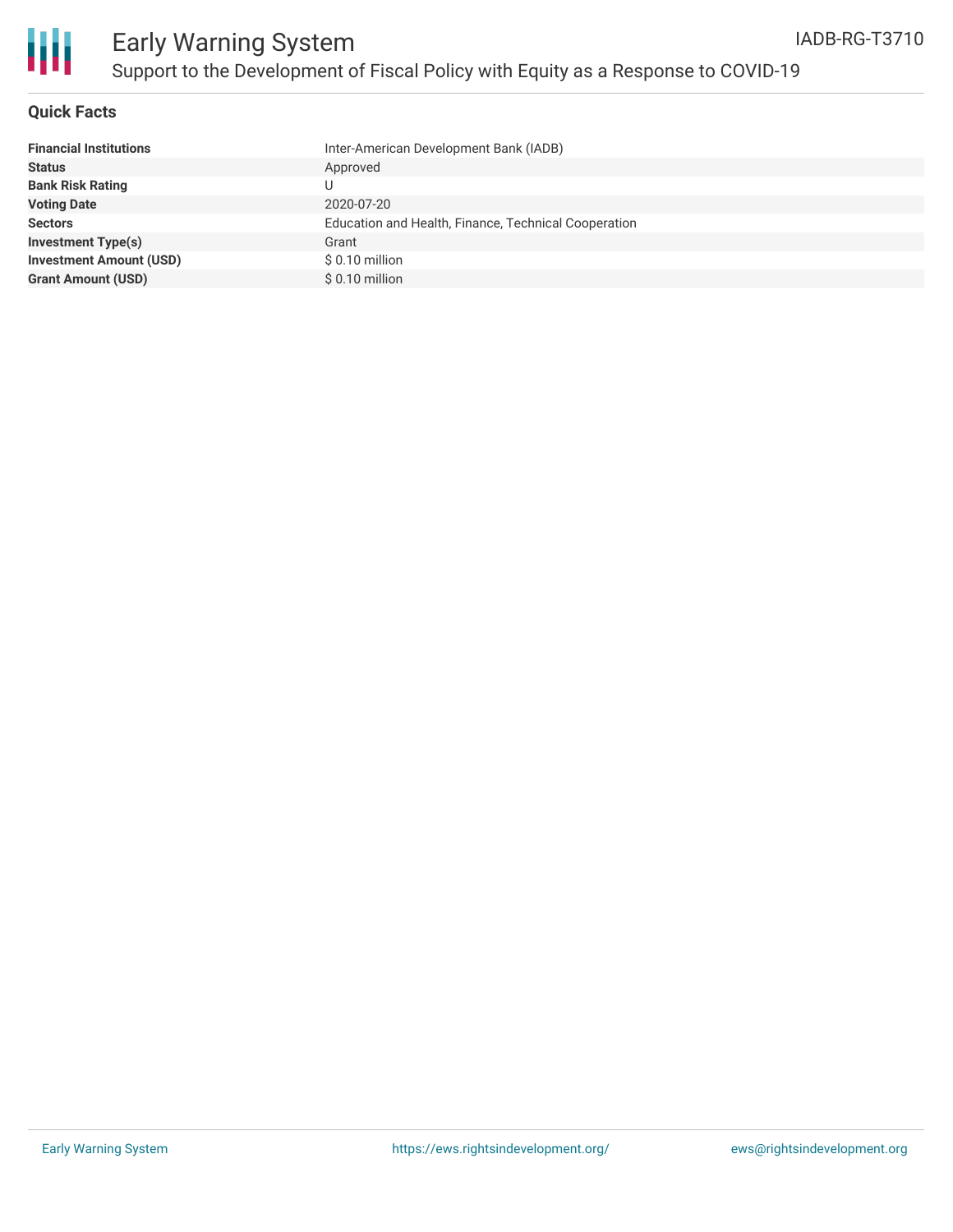

## **Project Description**

According to IADB website, the general objective of this technical cooperation (TC) is to support the countries of the region in the design and implementation of policy reforms for economic reactivation and fiscal consolidation in the post-pandemic period COVID-19, by analyzing the effects Redistributive of different policy alternatives. The specific objectives are: (i) to generate and systematize knowledge on the effectiveness to redistribute income among households of different tax and social spending policies during the post pandemic; and (ii) disseminate the products generated to promote the implementation of public policies on equity.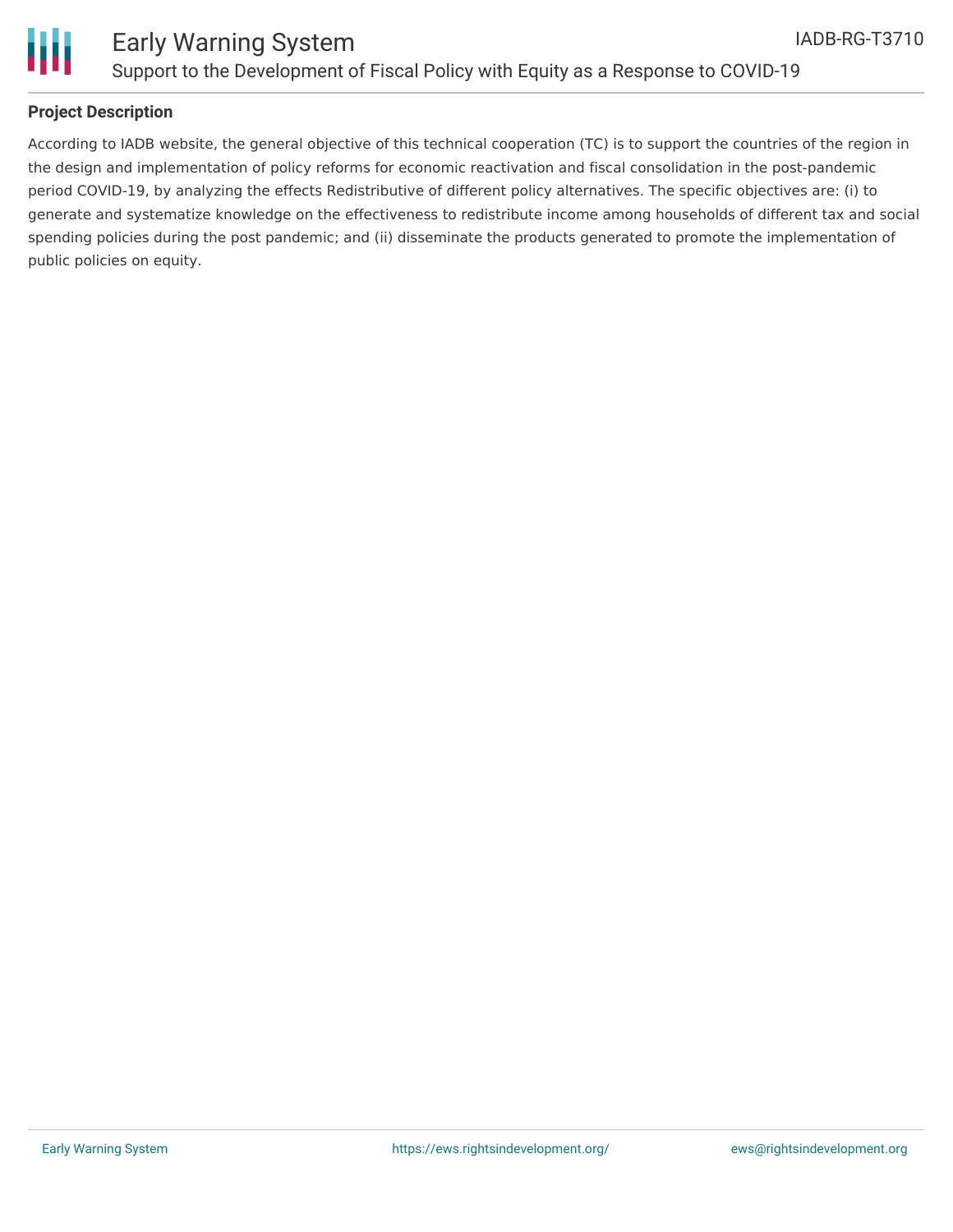

# Early Warning System Support to the Development of Fiscal Policy with Equity as a Response to COVID-19

### **Investment Description**

• Inter-American Development Bank (IADB)